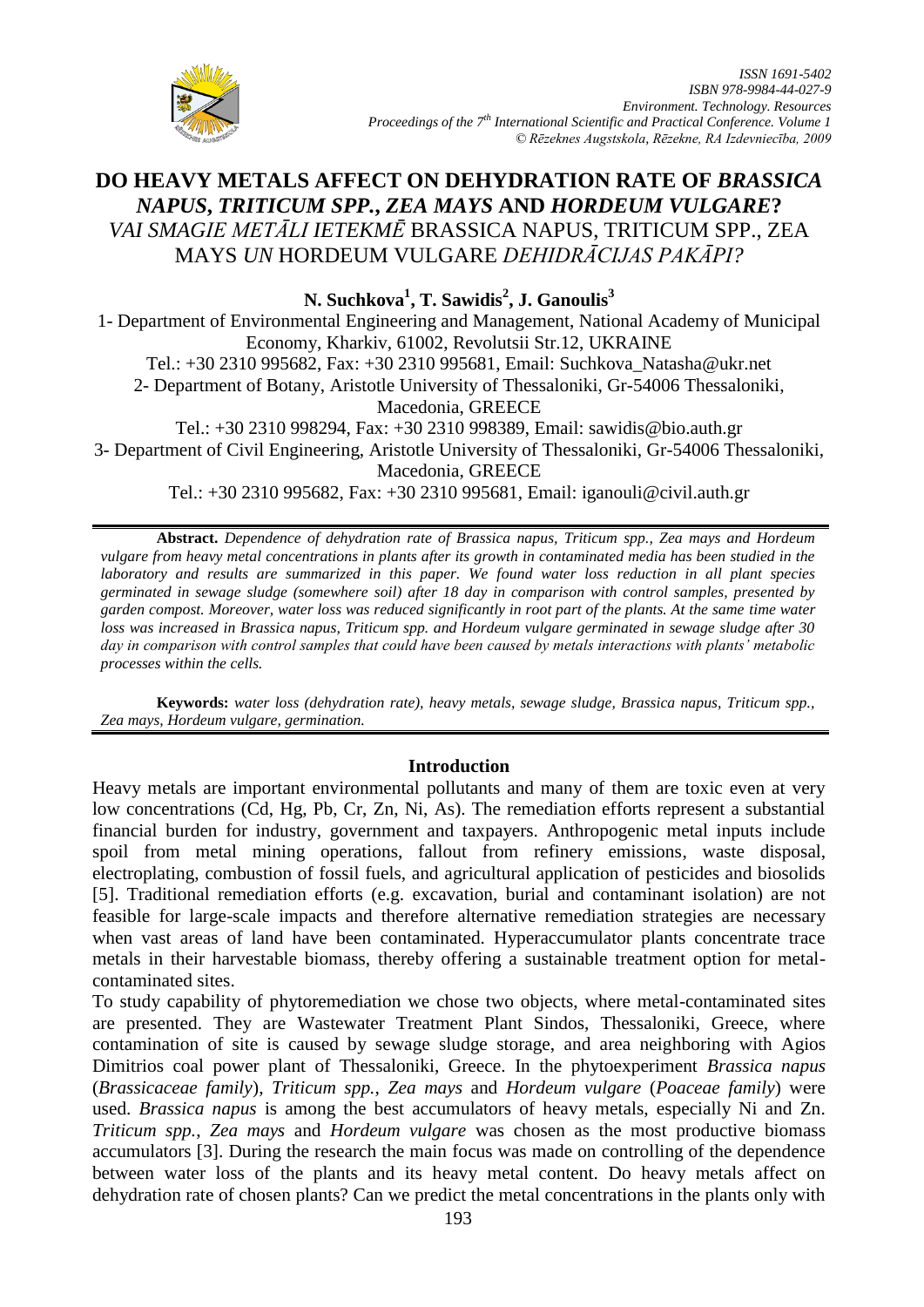knowledge about its water loss, without metals measurements? Which are the limits of phytotoxicity of different plant species? These are the questions, which we were asked on and which we tried to clarify in present paper.

### **Materials and Methods**

## *Preparation of the experiment*

Three substrates were used in this study: soil, sewage sludge and garden compost. Soil samples from a depth of 5-10 cm from the soil surface were collected on cultivated area, 200-300 meters away from the Agios Dimitrios coal power plant of Thessaloniki, Greece (it is located in the Kozani-Ptolemaida-Amynteon lignite basin in West Macedonia among with three other lignite power plants producing about 70 % of the total electric energy in Greece). Dewatered with filterpresses sewage sludge was taken at Wastewater Treatment Plant in Sindos (treatment of domestic wastewaters only). Garden compost was used for the control samples. In the experiment *Brassica napus*, *Triticum spp.*, *Zea mays* and *Hordeum vulgare* were grown in pots with soil, sewage sludge and garden compost during 30 day-period. Ten seeds of each plant species were sown directly onto the substrate on the pots. Plants were watered as often as they needed. After 18-day and 30-day period of cultivation, the shoots and roots were collected, left to be dry in room temperature until constant weight (water loss measurements), after dried in an oven at 65 ◦C and further crushed and digested with set of acids with the aim to determine heavy metal concentrations.

## *Analytical methods for sample pretreatment*

The wet digestion of organic matrix sampled (plants, sludge, soil, compost) by use of concentrated  $HNO<sub>3</sub>$  and  $HCLO<sub>4</sub>+HF+HCl$  as the most common procedure was used for sample pretreatment [4].

An accurately weighted portion of each plant, sludge or compost sample (0.2g dry weight) was placed in teflon beaker. About 20ml of concentrated  $HNO<sub>3</sub>$  was added to each beaker and the mixture covered with a cup was left at room temperature on 24 hours. Then it was heated to near dryness on a sand bath, subsequently dissolved in  $20ml$  1+1 HNO<sub>3</sub> and heated on a sand bath during 30min exactly. The residue was diluted to 200ml with d-distilled water (beakers were washed with d-distilled water twice).

Soil samples were pretreated using the same procedure, however in that case at the beginning  $HCIO<sub>4</sub>$  and concentrated HF were used and during the second heating on a sand bath (30 min)  $1+1$ HCl was used.

These final solutions were analyzed for heavy metal concentrations.

*Determination of metals by Atomic Absorption Spectrometry* 

The determination of Cd, Cu, Ni, Pb, Zn, Cr was carried out by atomic absorption spectrometry, with flame and graphite furnace modes. A Perkin Elmer 503 Atomic Absorption Spectrometer was used coupled with a THGA-800 graphite furnace controller. The concentrations are given in milligrams per kilogram dry weight.

## **Results and Discussion**

Plants distribute metals internally in many different ways. They may localize selected metals mostly in roots and stems, or they may accumulate and store other metals in nontoxic form for later distribution and use. A mechanism of tolerance or accumulation in some plants apparently involves binding potentially toxic metals at cell walls of roots and leaves, away from sensitive sites within the cells or storing them in a vacuolar compartment.

In present research studying water loss of the plants and checking metal concentrations with AAS we tried without microscope technique to determine, where plants perhaps may localize metals.

In nature, the rate of evaporation from wet plants as *Brassica napus*, *Zea mays*, etc. surface depends on a few factors: the temperature at the plants surface; the atmospheric humidity, both at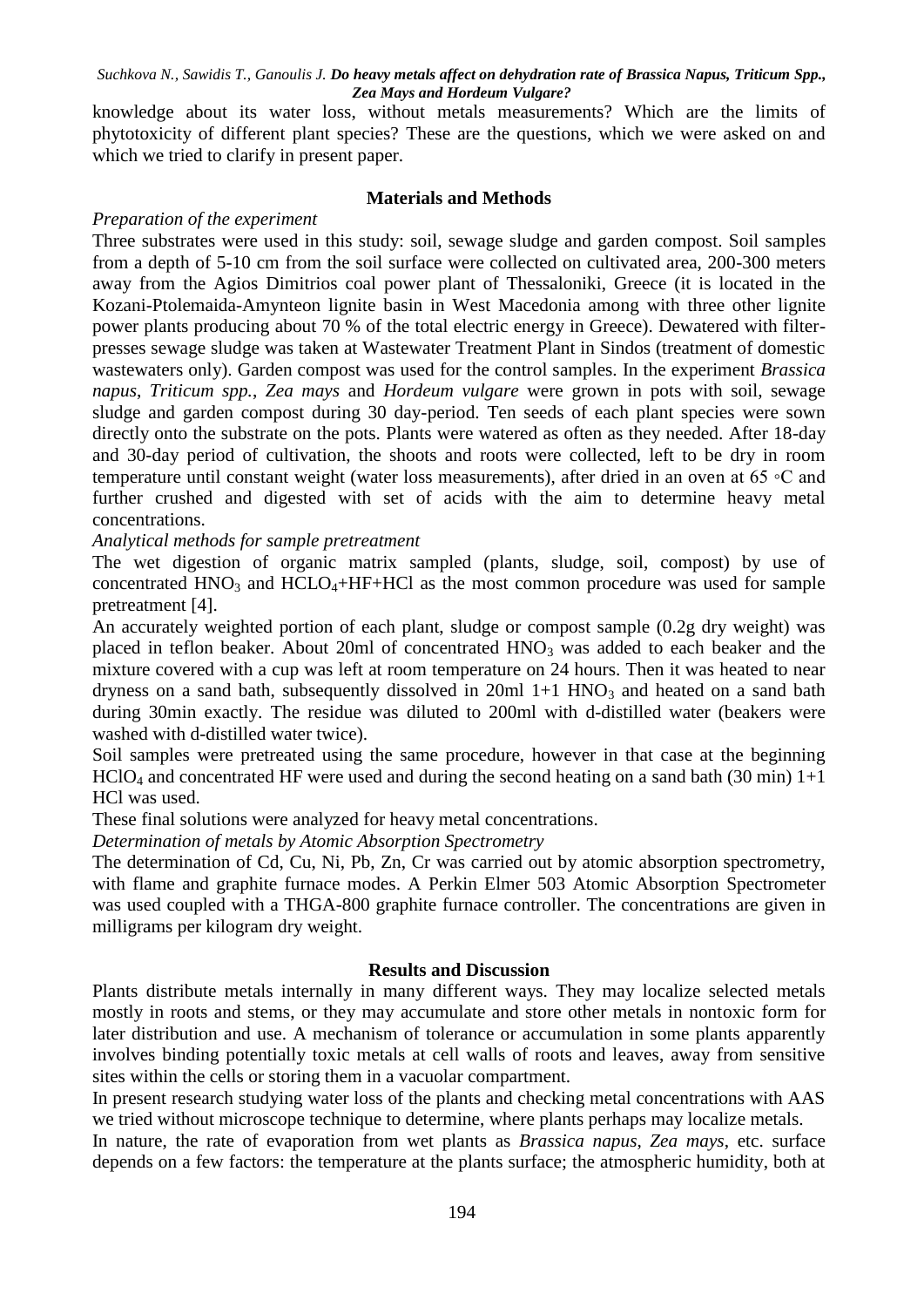the plants surface and in the air; and wind speed. In the present study observing the impact of heavy metals on the water status of plants we kept the above-mentioned factors constant.

*18 day of germination.* Water loss was significantly reduced in *Zea mays* germinated on as soil (in shoots) well as sludge (in shoots) (Fig.1). At the same time in *Zea mays* in root parts germinated on the same media water loss was increased significantly. We considered compost as conditionally clean substrate, i.e. free of heavy metals (significant concentrations), and from the graph it is shown that water loss in *Zea* germinated on compost is intensive.



*Fig.1.* **Water loss in** *Zea mays* **germinated in contaminated media after 18 d**



*Fig.2.* **Water loss in** *Triticum spp.* **germinated in contaminated media after 18 d**

Water loss from the plants is not a simple physical process, but is guided by the energy budget, which is necessary for running different physiological processes and also for conversion of water into water vapor.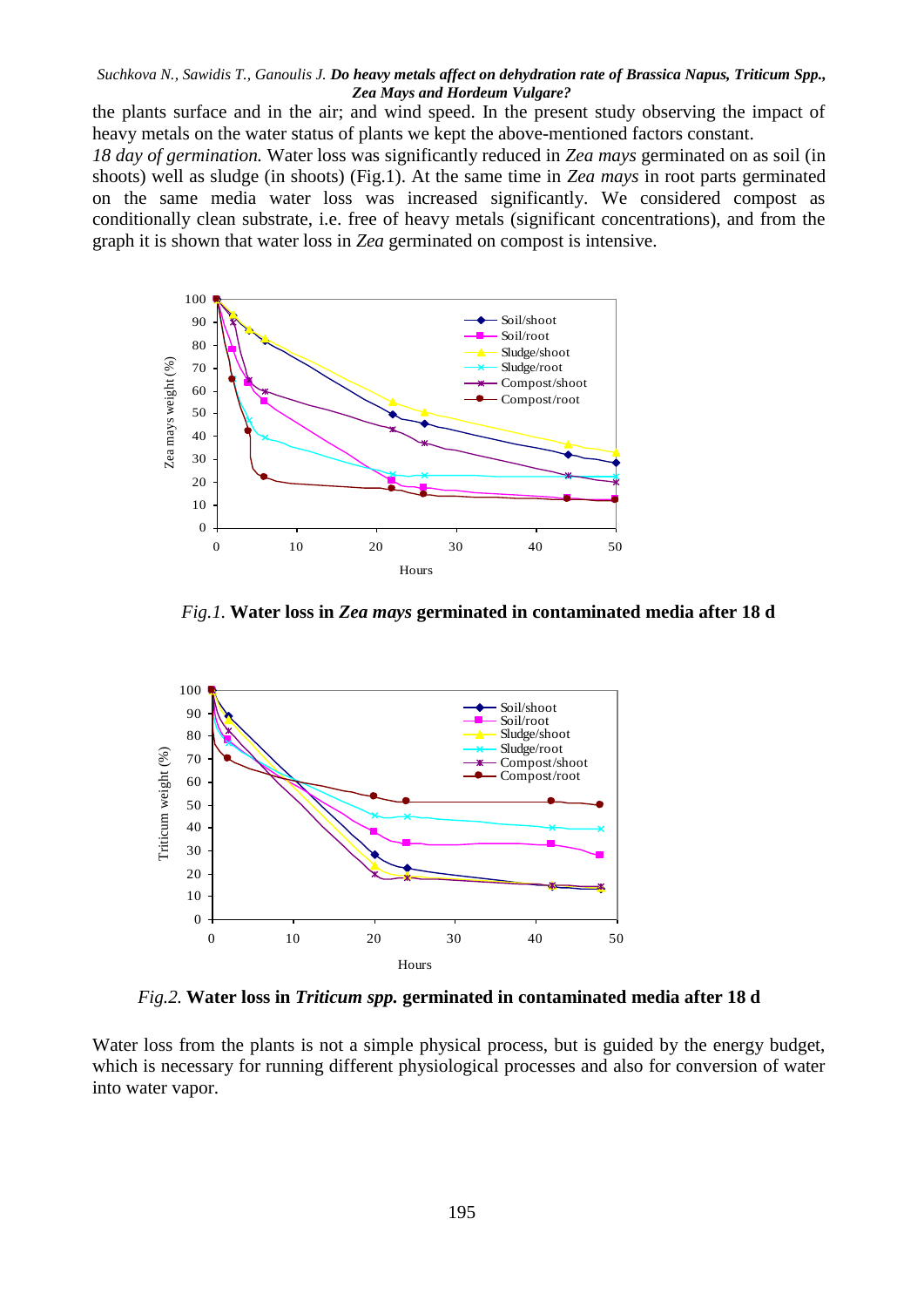

Fig.3. Water loss in Brassica napus germinated in sewage sludge after 18 d

However, it was pointed out that a change in a single component of the energy exchange system changes the entire balance of the energy balance with water vapors. [2]. Therefore, the hypothesis tested in the present project was that heavy metal uptake affects water loss from selected plants.

The direct interaction of metals with cellular components can initiate a variety of metabolic responses. Some metals can pass through the plasma membrane of the plants cells (Zn), while others are obstructed by it (Pb, Cu) [2]. Thus, it is apparently that reduced water loss in *Zea mays*, germinated on sewage sludge and soil, was caused by the fact that heavy metals as Pb and Cu did not pass inside of the cells, were localized extracellularly and therefore helped in retention of water from the plant. At the same time we observed intensive water loss in *Zea mays*, germinated in control pots with the compost.

Similar situation we observed with *Triticum spp.* (18 day of germination) and *Brassica napus* (18 day of germination): diminished water loss must be due to high concentration of metals around the cells in comparison with control samples (compost).



*Fig.4.* **Water loss in** *Zea mays* **germinated in contaminated media after 30 d**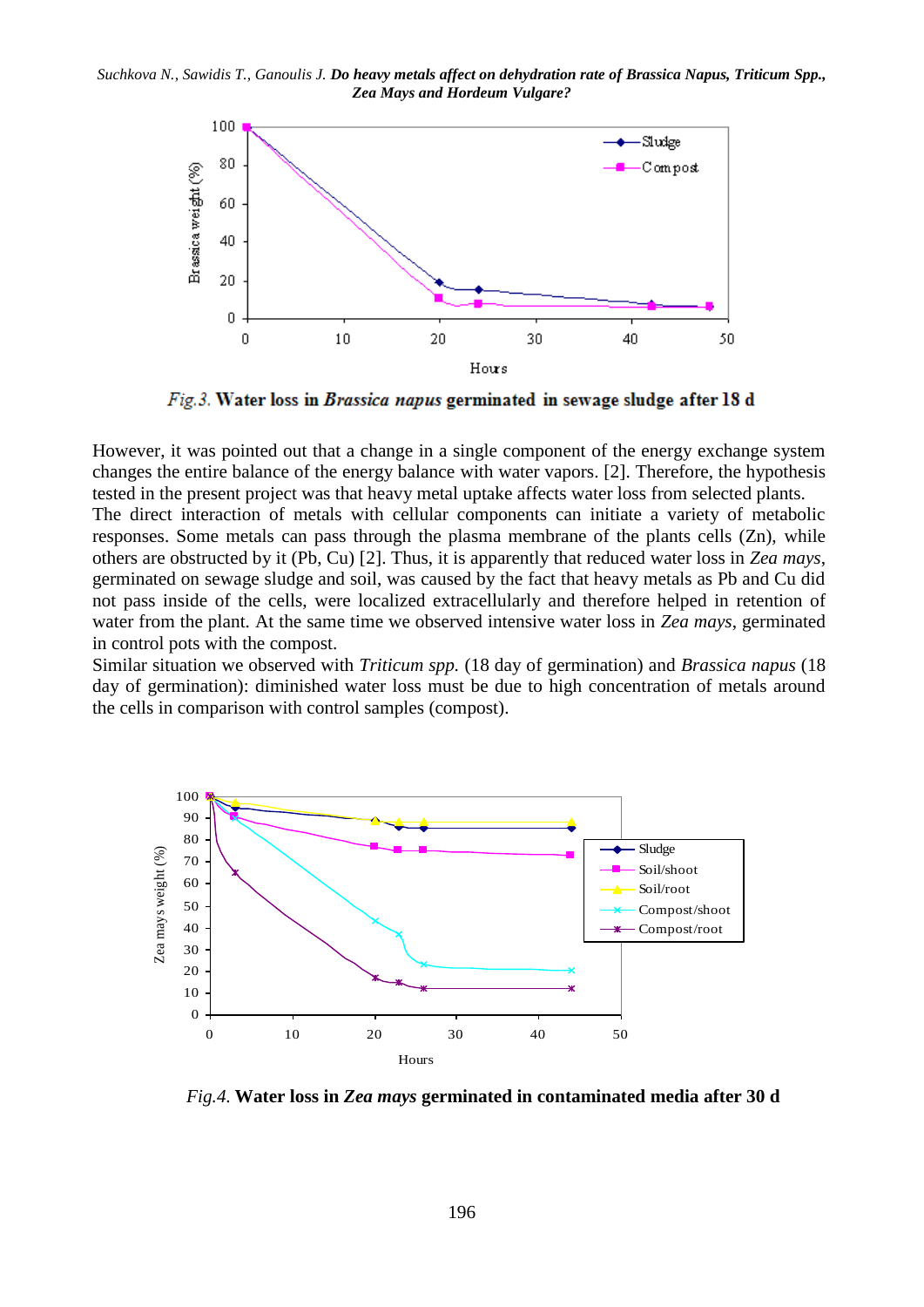

*Fig.5.* **Water loss in** *Triticum spp.* **germinated in sludge after 30 d**



*Fig.6.* **Water loss in** *Hordeum vulgare* **germinated in sewage sludge after 30 d**

Interaction of Cu with SH group leads to oxidative destruction of membrane lipids [2]. Thus, this infers that, due to the toxic effect of Cu, normal metabolic activities like photophosphorylation were decreased and membrane lipids were destroyed and this must be the reason for faster water loss in *Triticum spp.*, germinated on sewage sludge after 30 day, where we found higher Cu concentration in comparison with the control (Fig.7).

Water loss in *Hordeum vulgare*, germinated in sludge on 30<sup>th</sup> day was not differed significantly from the control, because concentrations of heavy metals were not too high and were not differed in plants, germinated in sludge and compost (Table 1).

*Table 1.*

| <b>Sample</b>          | C <sub>d</sub> | Cu | Ni | <b>Pb</b> | Zn |  |
|------------------------|----------------|----|----|-----------|----|--|
| <i>Hordeum</i> Sludge  |                | ാവ |    |           |    |  |
| $H$ ordeum_Compost   0 |                | ാവ |    |           |    |  |

**Metals content in Hordeum vulgare after 30 d., mg/kg**